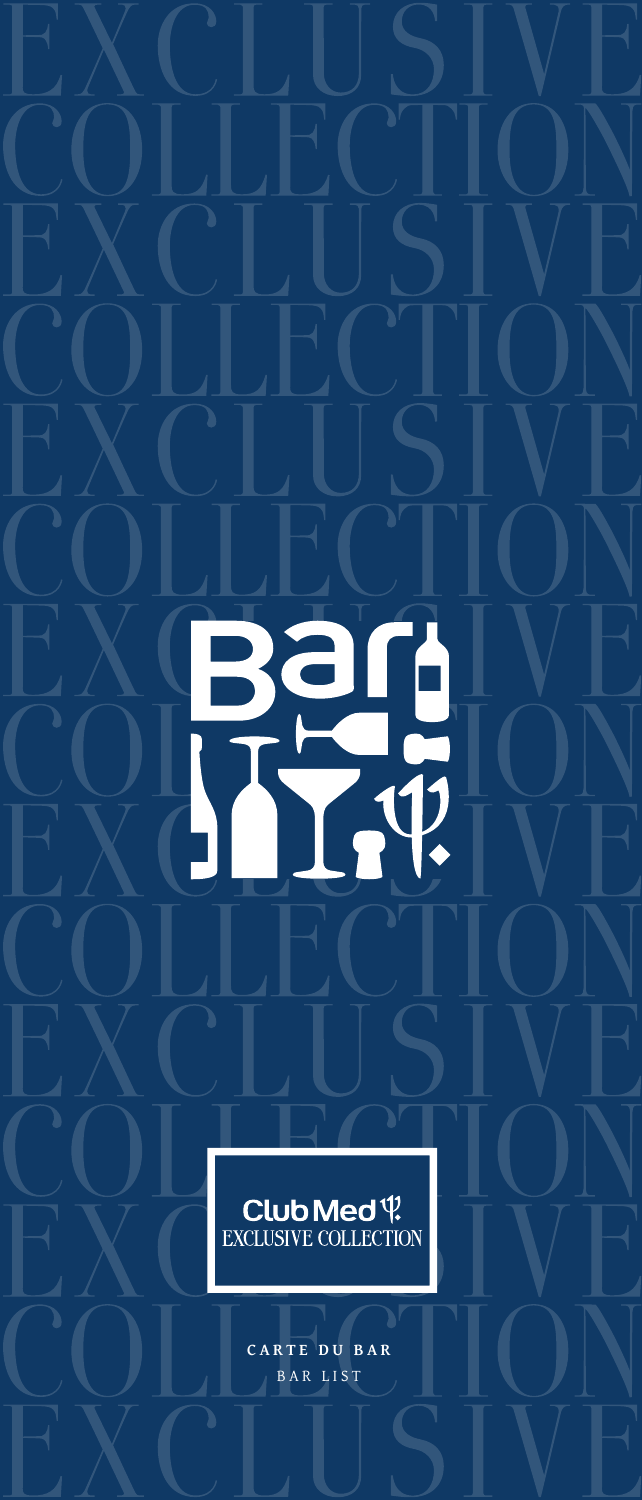

## **BOISSONS SANS ALCOOL ALCOHOL FREE DRINKS**

| <b>BOISSONS FRAICHES - SOFT DRINKS</b><br>Coca-Cola (Classique, Zero)<br>Fanta<br>Sprite<br>Fuze Tea                                                                              | TID | Coca Cola Coca Cola<br><b>Spile</b> fuzetea | 25c<br>25c<br>25c1<br>25c |
|-----------------------------------------------------------------------------------------------------------------------------------------------------------------------------------|-----|---------------------------------------------|---------------------------|
| <b>JUS DE FRUITS - FRUIT JUICES</b><br>Jus et Nectars de fruits - Orange, pomme, ananas<br>Fruit juices and Nectars - Orange, apple, pineapple<br><b>JUS DETOX - DETOX JUICES</b> |     |                                             | 25c<br>25c<br>25c         |

## **BIÈRES BEERS**

 $heath$ 

| Bière pression - Draft beer<br>Phoenix<br>Heineken | 25c<br>25c |
|----------------------------------------------------|------------|
| Bière bouteille - Bottle of beer                   |            |
| Phoenix                                            | 33c1       |
| Guiness Locale                                     | 33c1       |
| Corona                                             | 33c1       |
| Bière sans alcool                                  | 33c1       |
|                                                    |            |

## **APÉRITIFS**

| 12c   |
|-------|
| 12c   |
| 2.5cl |
| 5c    |
| 5c    |
|       |

## **ALCOOLS ALCOHOLS 4cl**

Alcools - House brands Whisky, Gin, Vodka, Tequila, Rhum

Alcools de marque - Call brands Whisky J&B, Gin Gibson's, Vodka Smirnoff Rhum Green Island, Rhum Havana Club

# **LIQUEURS & DIGESTIFS LIQUORS & DIGESTIVES 4cl**

Amarula, Mauricia liqueur tamarin Pink Pigeaon vanilla rhum liqueur Amaretto Di Sarogno, Bailey's, Malibu, Get 27 Cointreau, Grand Marnier, Manzana Verde Sambuca, Anisette Marie-Brizard Brandy Napoleon, Cognac Henessy VS, Calvados Boulard Eau de Vie Poire Williams, Grappa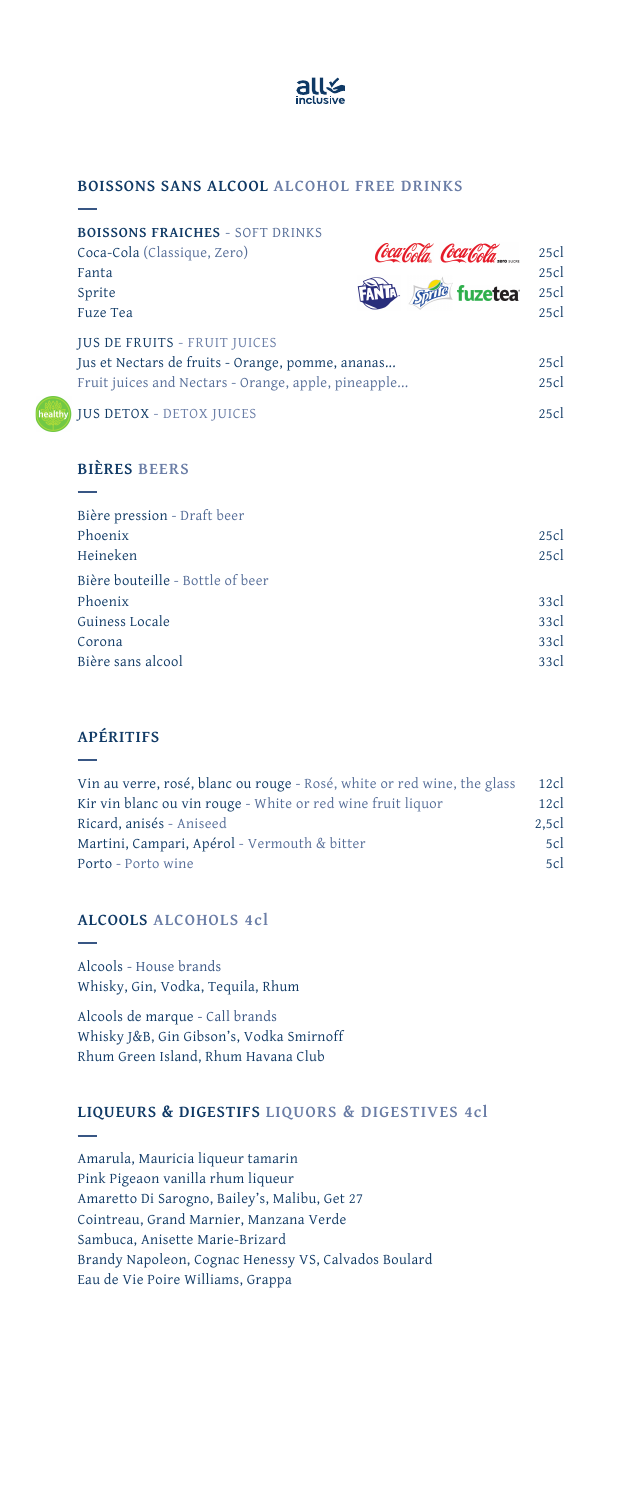

## **COCKTAILS SANS ALCOOL MOCKTAILS 20cl**



**GINGER MINT SPRITZER** Gingembre frais, menthe fraîche, jus de citron vert, eau gazeuse Fresh Ginger, mint leaves, lime juice, soda water

**PINEAPPLE EXPRESS** Jus de pomme, purée d'ananas, crème de coco, glace pilée Apple juice, pineapple puree, coconut cream, crushed ice

**PALOMA**  Jus de pamplemousse, citron vert et sirop d'érable, eau gazeuse Grapefruit juice, lime and maple syrup, soda water

**MANGO FUZZ**  Limonade maison de mangue fraîche et citron vert Home made fresh mango limeade

# **COCKTAILS AVEC ALCOOL ALCOHOLIC COCKTAILS 12cl**



**PINA COLADA**  Rhum, crème de coco, jus d'ananas Rum, coconut cream, pineapple juice

**MOJITO**  Rhum, menthe fraîche, citron vert et eau gazeuse Rum, fresh mint leaves, lime and soda water

**PUNCH PLANTEUR**  Rhum, jus d'orange, jus d'ananas, jus de mangue, citron vert, cannelle, grenadine Rum, orange, pineapple and mango juice, lime, cinnamon and grenadine syrup

**MAÏ TAÏ**  Rhum blanc et ambré, triple sec, citron vert et sirop d'orgeat White & brown rhum, triple sec, lime, orgeat syrup

**BOZOO, BEACHER TIKKI**  Rhum, gingembre, citron vert, jus d'orange et de passion, sucre Rhum, ginger, lime, orange et passion juice, sugar

**COCO D'AMOUR LA PLANTATION** Rhum, liqueur de coco, lait de coco, citron vert, touche de miel Rhum, coconut liqueur, coconut milk, lime and a dash of honey

**TI'PUNCH / CAÏPIRINHA / CAÏPIROSKA**  Rhum ou Cachaça ou Vodka, citron vert pilé, sucre Rum or Cachaça or Vodka, crushed lime, sugar

## **COSMOPOLITAIN**

Vodka, citron vert, triple sec et jus de cranberry Vodka, lime, triple sec and cranberry juice

**GIN FIZZ**  Gin, citron, sucre de canne, eau gazeuse Gin, lemon, simple syrup, soda water

**MARGARITA**  Tequila, triple sec, citron Tequila, lime and triple sec

**LA MOUTIA, DANCING MARGARITA** Tequila, Cointreau, sirop de passion, citron vert, jus d'ananas Tequila, Cointreau, passion syrup, lime, pineapple juice

**COSMO LOCO, ISLAND COSMOPOLITAN**  Vodka, brandy Abricot, citron vert, jus de pamplemousse Vodka, apricot brandy, lime, grapefruit juice

**COCKTAIL DU JOUR – Demandez l'inspiration du barman COCKTAIL OF THE DAY – Ask for the barman's inspiration today** 

Nous vous proposons une sélection de cocktails mais nous serons ravis de répondre à toutes vos demandes. We offer a selection of cocktails but our staff will be pleased to meet any of your requests.



 $\beta$ 

.ES CRÉATIONS CLUB MED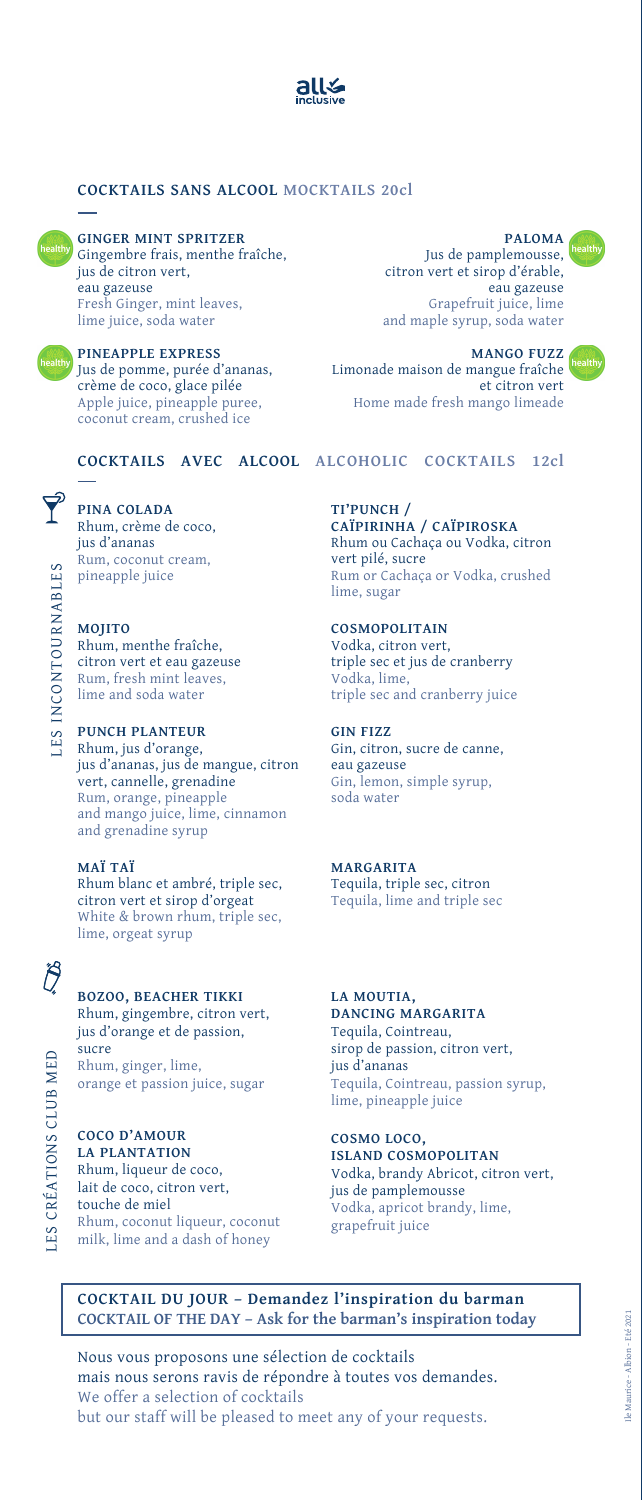## **COCKTAILS PREMIUM À LA CARTE À LA CARTE PREMIUMS COCKTAILS 12cl**

**OOLONG ISLAND 900**  Infusion de thé Oolong, tequila, gin, vodka, rhum, Cointreau, citron et sucre Oolong tea infusion, tequila, gin, lemon and sugar

**LAZY DODO SWIZZLE 550** Rhum Lazy Dodo, liqueur Golden Falernum, jus de citron et sucre de canne, glace pilée Lazy Dodo Rhum, Golden Falernum liqueur, lemon juice and cane sugar, crushed ice

**CHAMAR'OLD FASHIONNED 750** Rhum Chamarel VSOP infusé au bitter chocolat , écorce d'orange Rhum Chamarel VSOP infused with chocolate bitter, orange peel

#### **VANILLA SKY MARTINI 800**

Vodka Belvédère, liqueur de vanille, purée de passion, dash de Méthode Cape classic Belvédère vodka, vanilla liqueur, passion fruit puree, dash of Method Cape Classic

#### **SUNSET G&T 460**

<u>àla</u> V

Gin Tanqueray & tonic Fever Tree au choix : Indian tonic, fleur de sureau ou concombre

Tanqueray Gin & your choice of Fever Tree tonic: Indian tonic, elderflower or cucumber

#### **SKY JUICE** 600

Quand nos cocotiers nous gratifient de leurs fruits, demandez un Sky Juice

When our coconut trees are blessing us with their fruits,

#### ask for a Sky Juice Gin Bombay Sapphire, Eau de Coco fraîchement récoltée, lait concentré sucré et noix de muscade

Bombay Sapphire Gin, coconut water freshly harvested, sweetened condensed milk and nutmeg

## **\*ALCOOL DE LUXE PREMIUMS ALCOHOL 4cl**

| WHISKY SINGLE MALT           |      | <b>RHUMS INTERNATIONAUX</b>               |      |
|------------------------------|------|-------------------------------------------|------|
| Glenfiddich 12yo             |      | 600 Havana Club 7 anos                    | 400  |
| Glenmorrangie 10yo           | 750  | Diplomatico Reserva Exclusiva             | 500  |
|                              |      | Zacapa Centenario 23                      | 750  |
|                              |      |                                           |      |
| <b>WHISKY &amp; BOURBON</b>  |      | <b>RHUMS MAURICIENS</b>                   |      |
| Chivas Regal 12yo            | 500  | Lazy Dodo                                 | 350  |
| Nikka Whisky from the Barrel | 700  | Chamarel VSOP                             | 400  |
| Johnny Walker Black Label    | 550  | Chamarel XO Cognac cask finish            | 700  |
| Johnny Walker Gold Label     |      | 700 Chamarel XO Sauternes cask finish 8yo |      |
| Johnny Walker Blue Label     | 1600 |                                           | 800  |
| Gentleman Jack               | 600  | Penny Blue XO                             | 600  |
| Jack Daniel's Single Barrel  | 800  | New Grove Bourbon cask finish             | 300  |
|                              |      | New Grove Single cask 5yo                 | 450  |
|                              |      | New Grove old tradition 8yo               | 500  |
| <b>VODKA</b>                 |      | New Grove Emotion 1969                    |      |
| Absolut                      | 500  | «World Best Rhum 2020»                    | 950  |
| Belvédère                    | 600  |                                           |      |
| Beluga                       | 700  | <b>TEQUILA PREMIUM</b>                    |      |
|                              |      | Olmega Gold                               | 500  |
|                              |      | El Jimador                                | 600  |
| <b>GIN</b>                   |      |                                           |      |
| Bombay Sapphire              |      | 500 DIGESTIFS & EAUX DE VIE               |      |
| Hendrix                      | 650  | Bottega Aldo Grappa Barricata             | 600  |
| Tanqueray                    | 550  | Cognac Rémy Martin VSOP                   | 800  |
| Monkey 47                    |      | 700 Cognac Rémy Martin XO                 | 1500 |
|                              |      |                                           |      |

Fever Tree : 200 Indian tonic, tonic light, aromatic tonic, mediterranean tonic & sicilian lemonade tonic

# **\*CARTE DES VINS ET VINS AU VERRE**

Nous vous proposons également une sélection de vins disponibles à la bouteille ou au verre. N'hésitez pas à demander la carte des vins. We also offer a selection of wines available by the bottle or by the glass. Ask for the wine list.